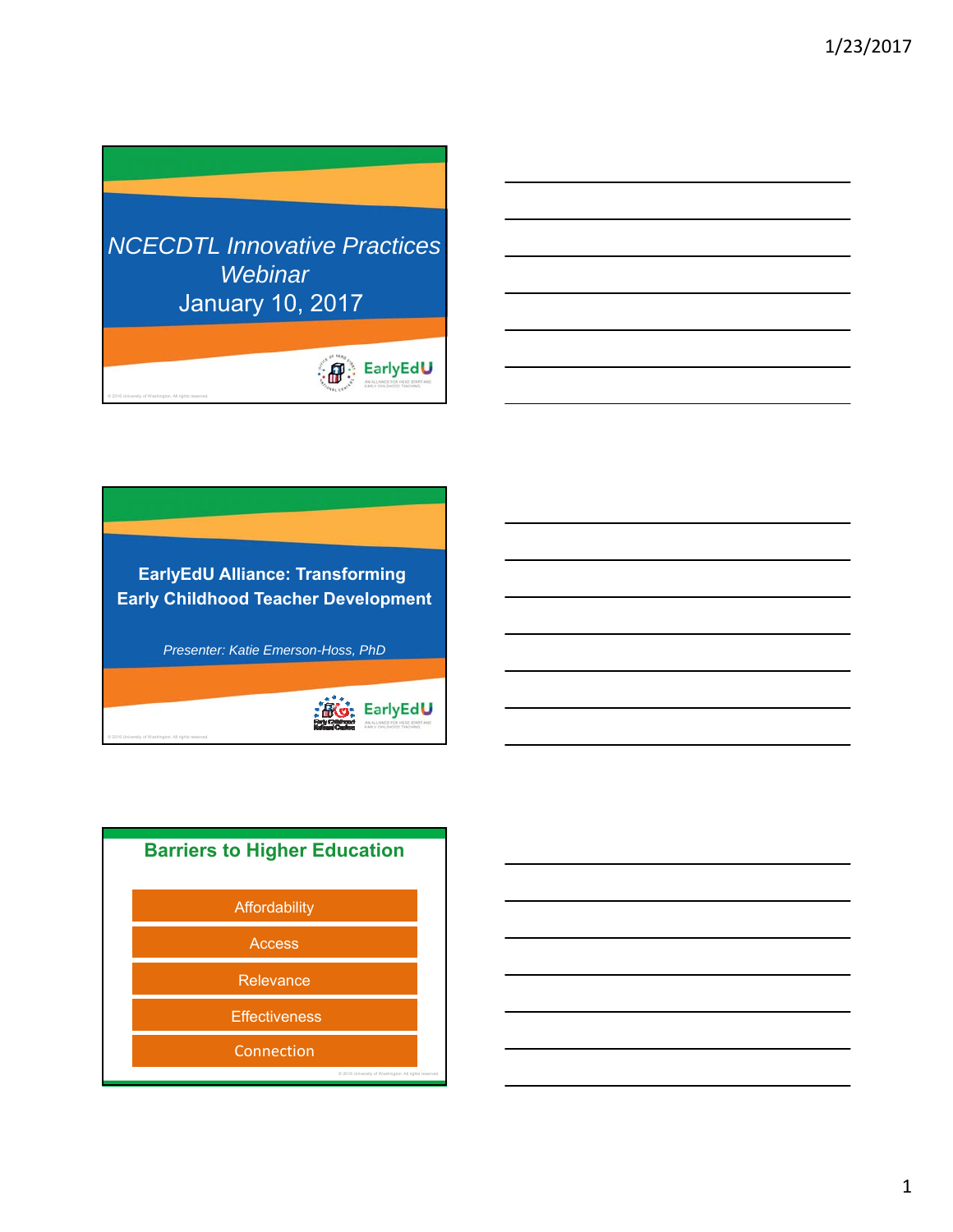### **What Is the EarlyEdU Alliance?**

- affordable and effective bachelor's degrees in early • A national collaborative effort to improve access to childhood education
- innovative and competency-based courses developed • A network of institutions of higher education (IHEs) using exclusively for the EarlyEdU Alliance by national experts in the field of early learning
- State-based teams working together to improve access to affordable, relevant early childhood degrees



© 2016 University of Washington. All rights reserved.

© 2016 University of Washington. All rights reserved.

### **How Did the EarlyEdU Alliance Start?**

### **National Center for Quality Teaching and Learning (NCQTL):**

- Funded by the Office of Head Start
- Led by the University of Washington
- Created to develop and disseminate training materials for Head Start teachers and other Early Childhood teachers to improve child outcomes

# **How Did the EarlyEdU Alliance Start?**

### **Higher Education Objective:**

- • Develop innovative competency-based courses for Head Start and other ECE teachers
- bachelor's degree completion • Provide courses and Coaching Companion to local IHEs to support effective and relevant
- Build national alliance to improve access to affordable bachelor's degrees in early childhood education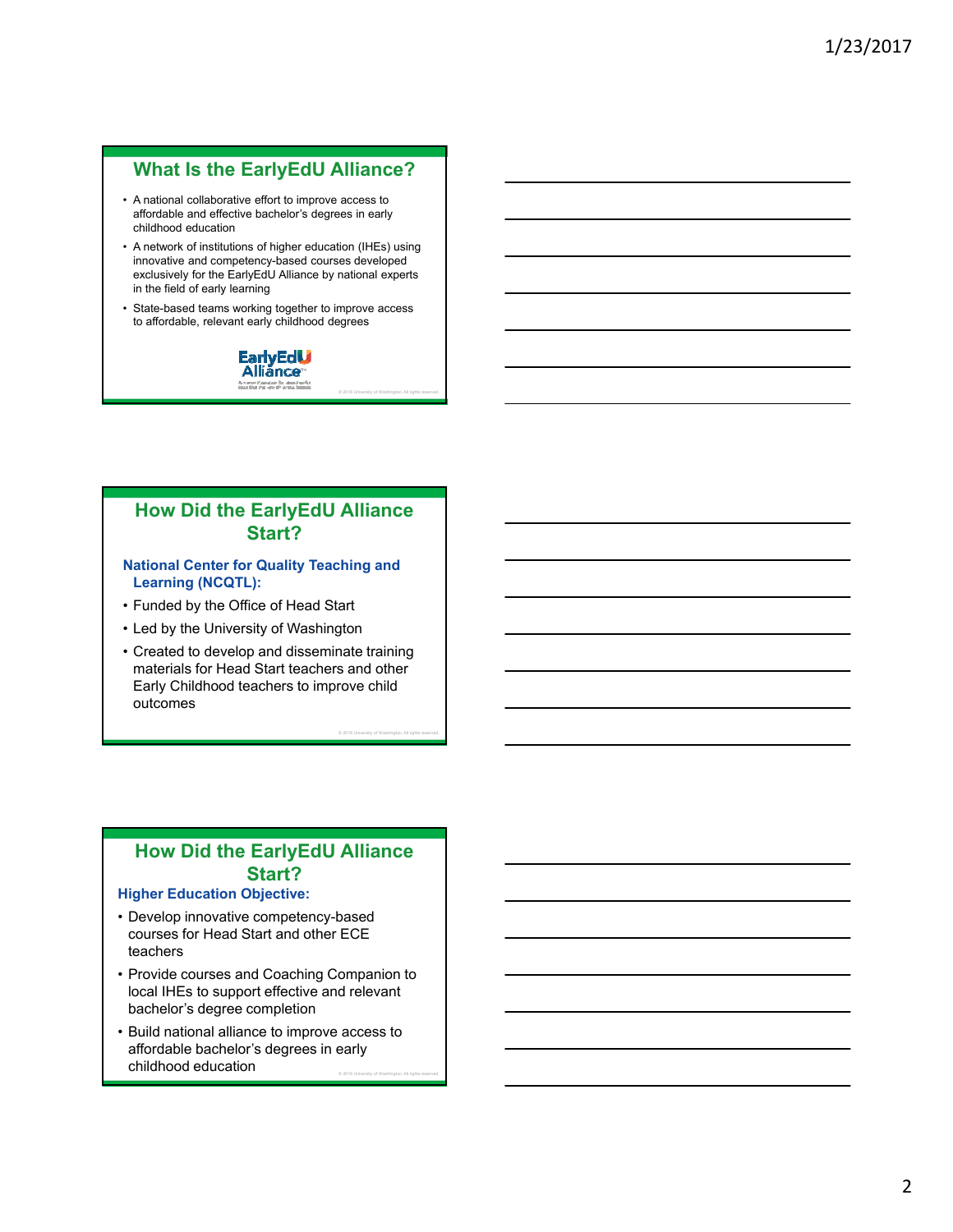### **"Transforming the Workforce for Children Birth Through Age 8: A Unifying Foundation"**



# **What are the EarlyEdU Alliance's Goals?**

- especially for early childhood teachers returning to • To improve access to affordable bachelor degrees, complete their degrees
- • To ensure relevance and effectiveness of degrees through competency-based higher education courses

# **Who is the EarlyEdU Alliance For?**

© 2016 University of Washington. All rights reserved.

- **Individuals:** For professionals with a relevant affiliation
- **IHEs:** For institutions of higher education that serve the early childhood teacher population. All faculty using EarlyEdU materials at a member IHE have full access to membership benefits
	- *Tribal Colleges, Historically Black Colleges and Universities and Hispanic Serving Institutions are our high priority partners to ensure we are responsive to all early childhood teachers and the children and families they serve.*
- **States/Non-profit organizations:** For representatives of organizations working on a state or national level to improve the early childhood workforce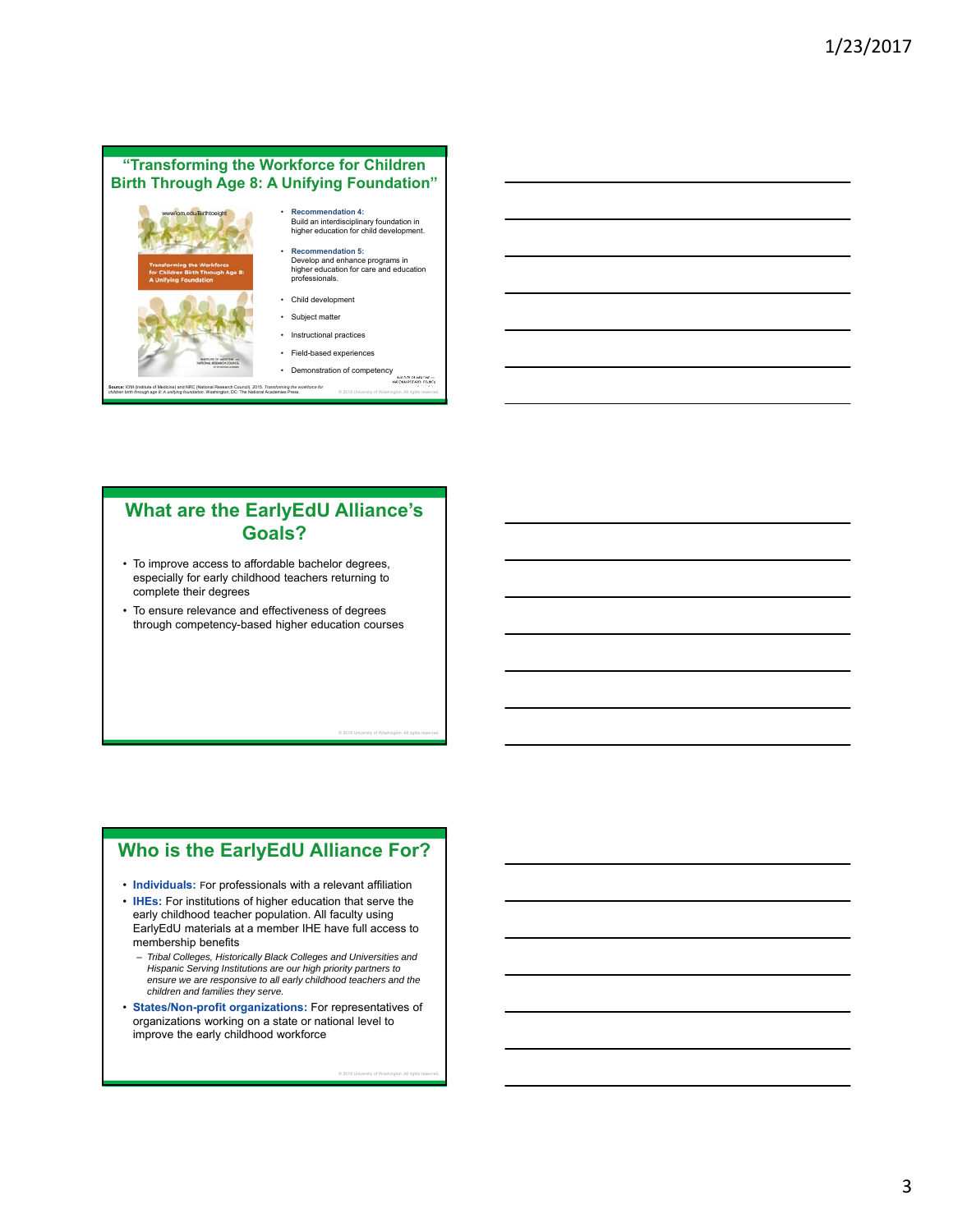### **Poll Question: What is your role?**

- State Child Care Administrator
- State Professional Development Leader
- State Collaboration Office staff
- EHS/HS program staff
- Child Care Resource & Referral staff
- Higher education faculty/instructor
- National TA Center staff
- Federal staff

### **EarlyEdU Alliance Courses**

© 2016 University of Washington. All rights reserved.

© 2016 University of Washington. All rights reserved.

| <b>Foundational</b>                                                                                                                                                              | <b>Practice-Based</b>                                                                                                                                                                                                                                                                                                                                          |
|----------------------------------------------------------------------------------------------------------------------------------------------------------------------------------|----------------------------------------------------------------------------------------------------------------------------------------------------------------------------------------------------------------------------------------------------------------------------------------------------------------------------------------------------------------|
| <b>Applied Child</b><br>Development*<br>• Resiliency and<br><b>Wellness for</b><br><b>Educators*</b><br>Becoming a Teacher<br>Leader<br>Child Observation<br>٠<br>and Assessment | Positive Behavioral Support for Young Children*<br>Cognition and General Knowledge: Science, Math,<br>٠<br>and Logic and Reasoning*<br>Language and Literacy*<br>٠<br>Engaging Interactions and Environments*<br>Child Health and Wellbeing<br>٠<br>Learning with Digital Media<br>٠<br>Highly Individualized Teaching and Learning<br>Practice-Based Coaching |
|                                                                                                                                                                                  | • Supporting Dual Language Learning                                                                                                                                                                                                                                                                                                                            |
| <b>Course Sampler</b>                                                                                                                                                            | <b>Capstone</b>                                                                                                                                                                                                                                                                                                                                                |
| <b>Modules</b>                                                                                                                                                                   | Intentional Teaching<br>٠                                                                                                                                                                                                                                                                                                                                      |

### **EarlyEdU Courses and the Coaching Companion**

### **Online and In-person Courses:**

- • Full set of course materials including Rich content, Syllabus, Instructor Guides, Assignments, Rubrics, and Handouts.
- All courses use Communities of Reflection and Practice
- Competency-based assignments

### **EarlyEdU Coaching Companion:** An innovative video collaboration tool.

- Used in all EarlyEdU courses
- Can be used with home IHE courses
- 'Play by play' for annotating specific practices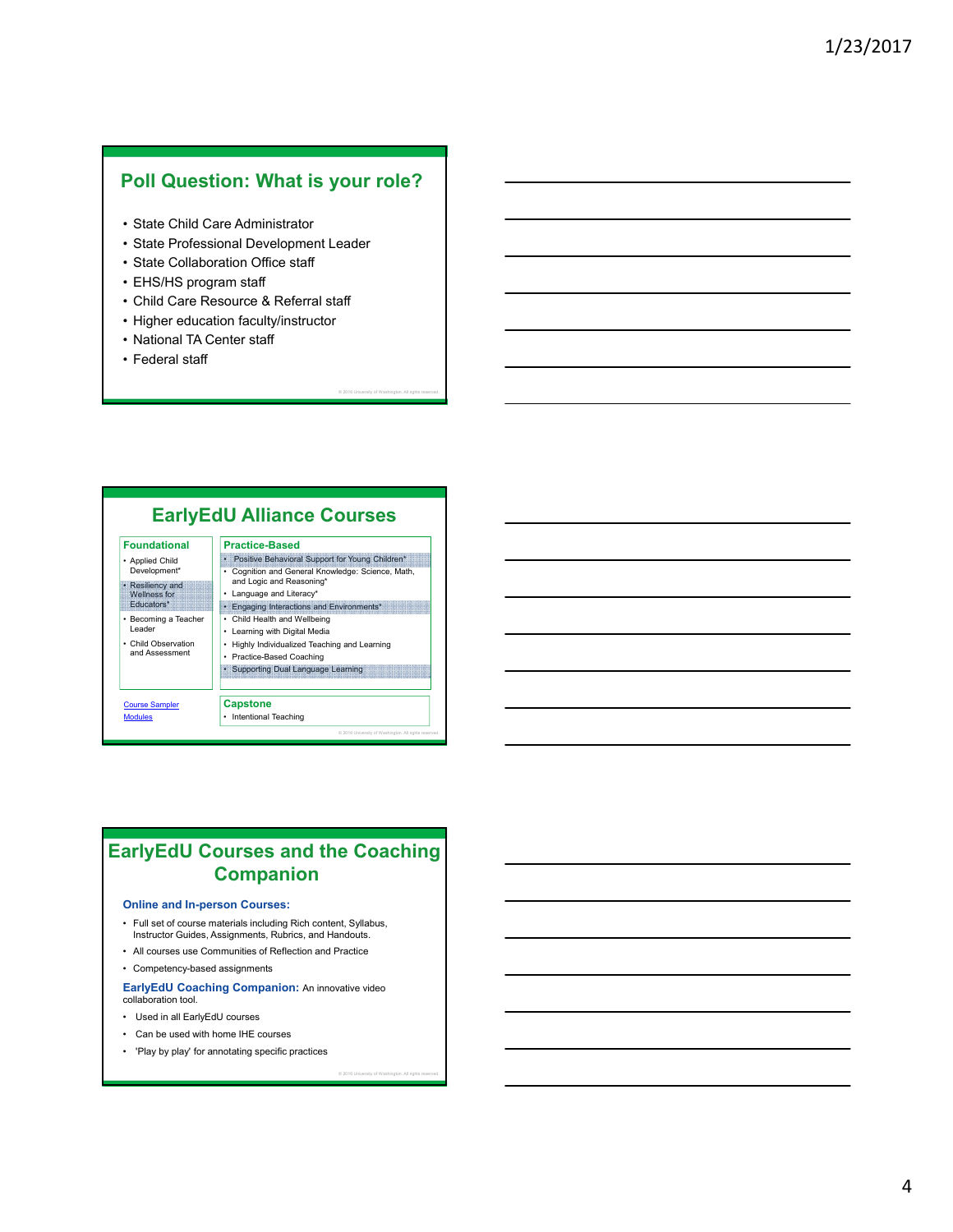### **What Makes EarlyEdU Courses Unique?**

- Bridge the gap between theory and practice
- Competency-based assignments
- Extensive real-world examples of teaching practices
- Variety of expert voices
- Video reflection and feedback

# **What Are the Advantages of EarlyEdU Courses for Faculty?**

**vs.** 

### **Traditional Course:**

- Time-intensive preparation
- Limited access to engaging videos of teacher practices

### **EarlyEdU Course:**

© 2016 University of Washington. All rights reserved.

- Complete set of course materials • More time to coach students
- quality videos • Embedded high-

© 2016 University of Washington. All rights reserved.

### **What Are the Advantages of EarlyEdU Courses for Faculty?**



### **EarlyEdU Course:**

 • Ability to observe and facilitate student growth • Multiple opportunities

for faculty and peers to observe and provide feedback on student teaching practices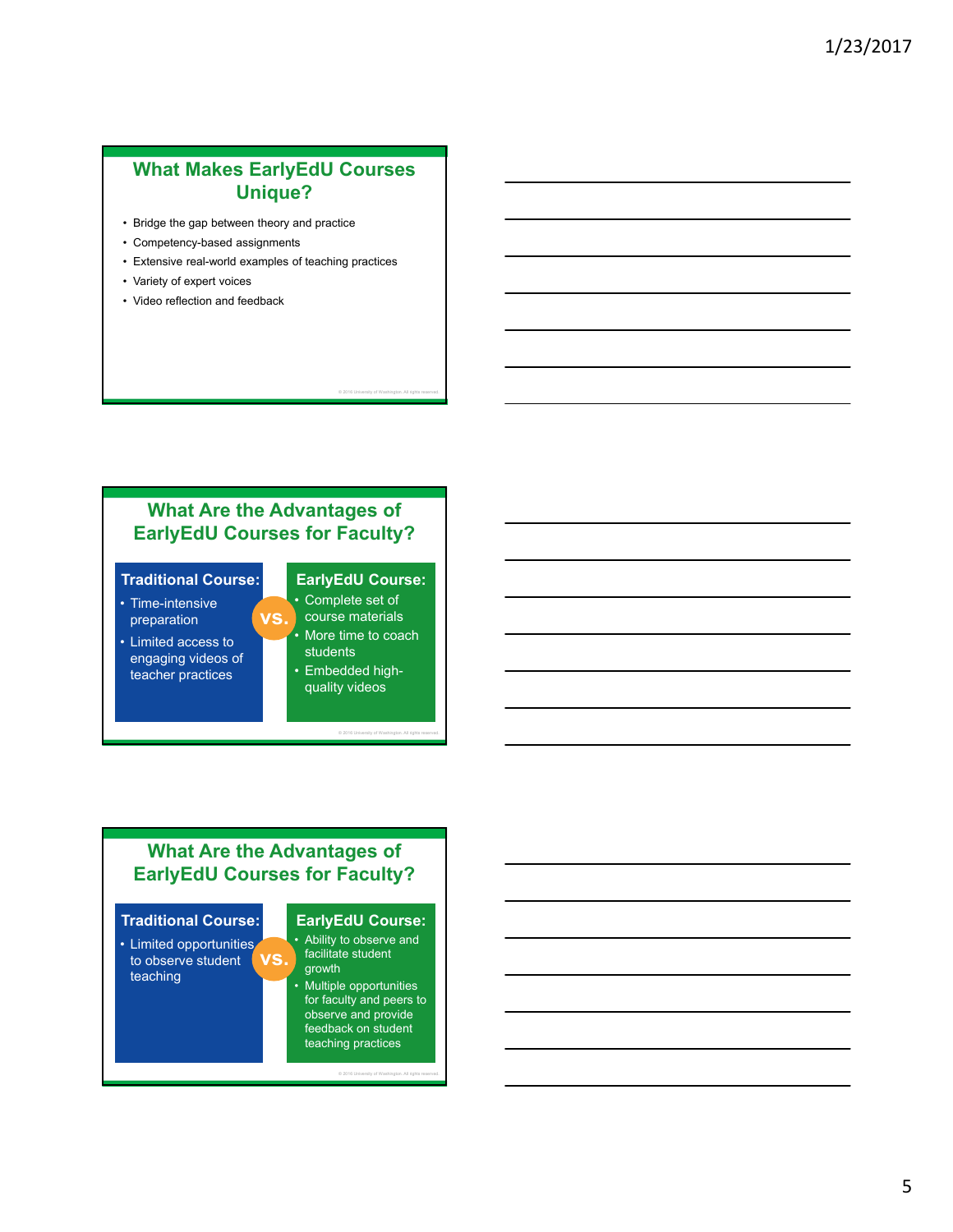# **What Are the Advantages of EarlyEdU Courses for Students?**

**vs.** 

### **Traditional Course:**

- Single "expert" voice
- Limited exposure to different teacher practices
- Limited opportunity for coaching on practice
- Few opportunities to provide feedback on others' practice

### **EarlyEdU Course:**

- Various expert lectures • Multiple opportunities to observe different sites, communities, and practices
- Practice providing and receiving feedback

© 2016 University of Washington. All rights reserved.

© 2016 University of Washington. All rights reserved.

**FIELD TEST at University of Washington** 

# **Field Test: Participants**

- 110 students enrolled in Early Childhood & Family Studies (ECFS) online BA completion program
- 94% currently working as ECE professionals
	- Family child care
	- Center child care (for-profit, non-profit, faith-based)
	- Military child care
	- Head Start
	- State PreK
- 29% participating in state QRIS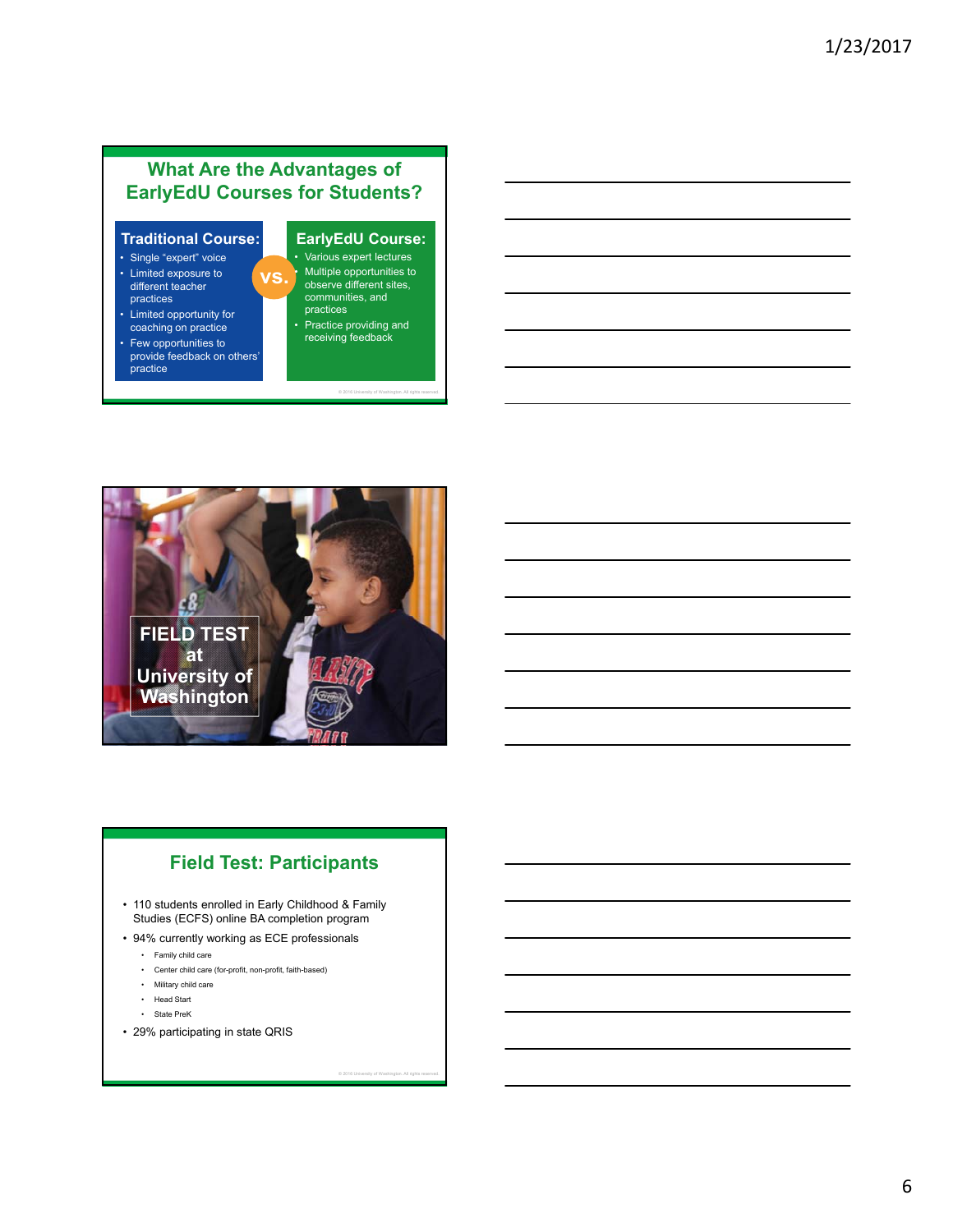



### **FIELD TEST: Engaging Interactions & Environments Course**

- Students submit baseline video
- Students "attend" engaging lectures with rich media (Know)
- Video reliability (See)
- Reflect on their baseline videos (See & Reflect)
- Enact the instructional support strategies in their own practice/placements (Do)
- Share with their Community of Reflection and Practice (CORPs) (See & Reflect)
- Submit final video (Improve)





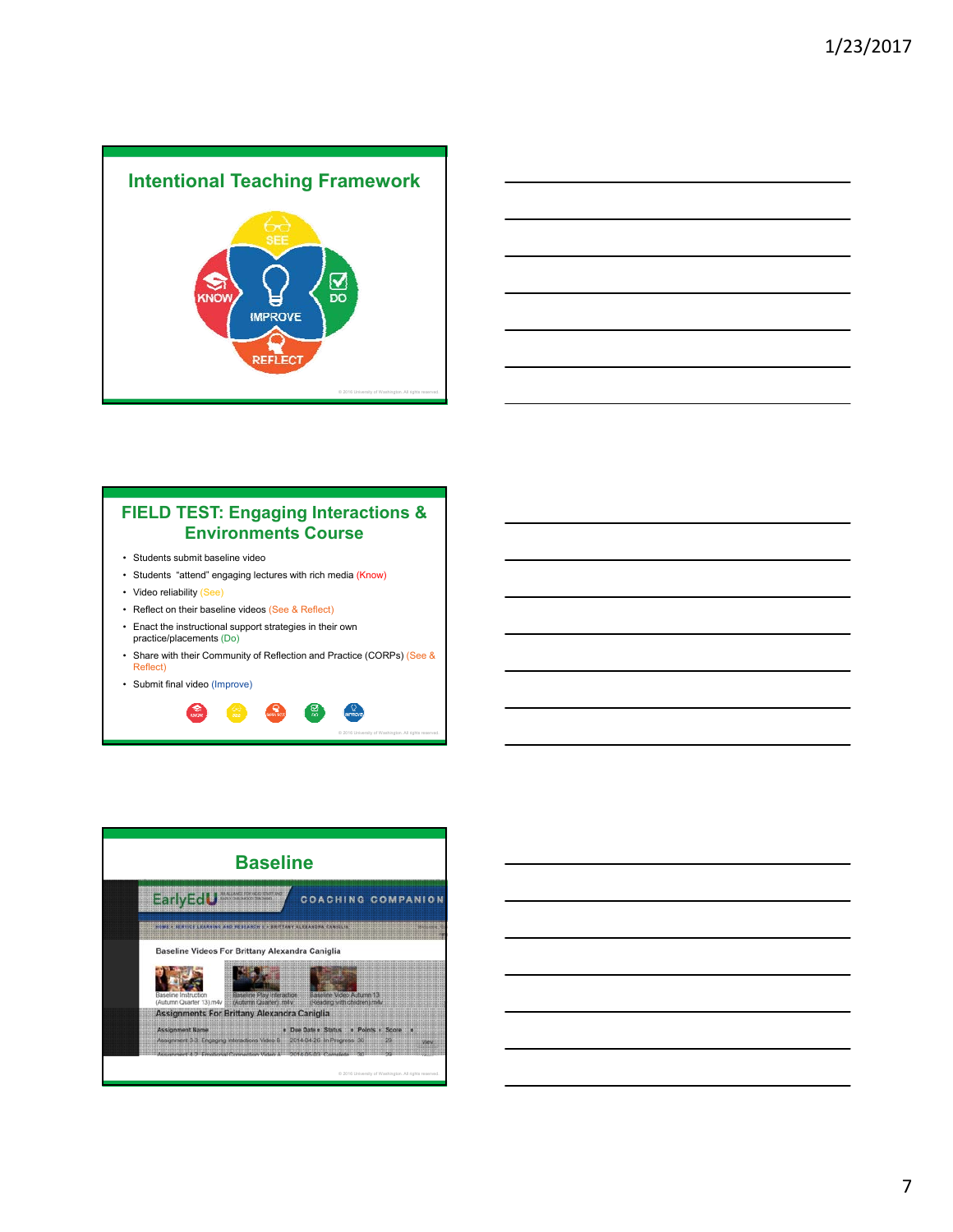









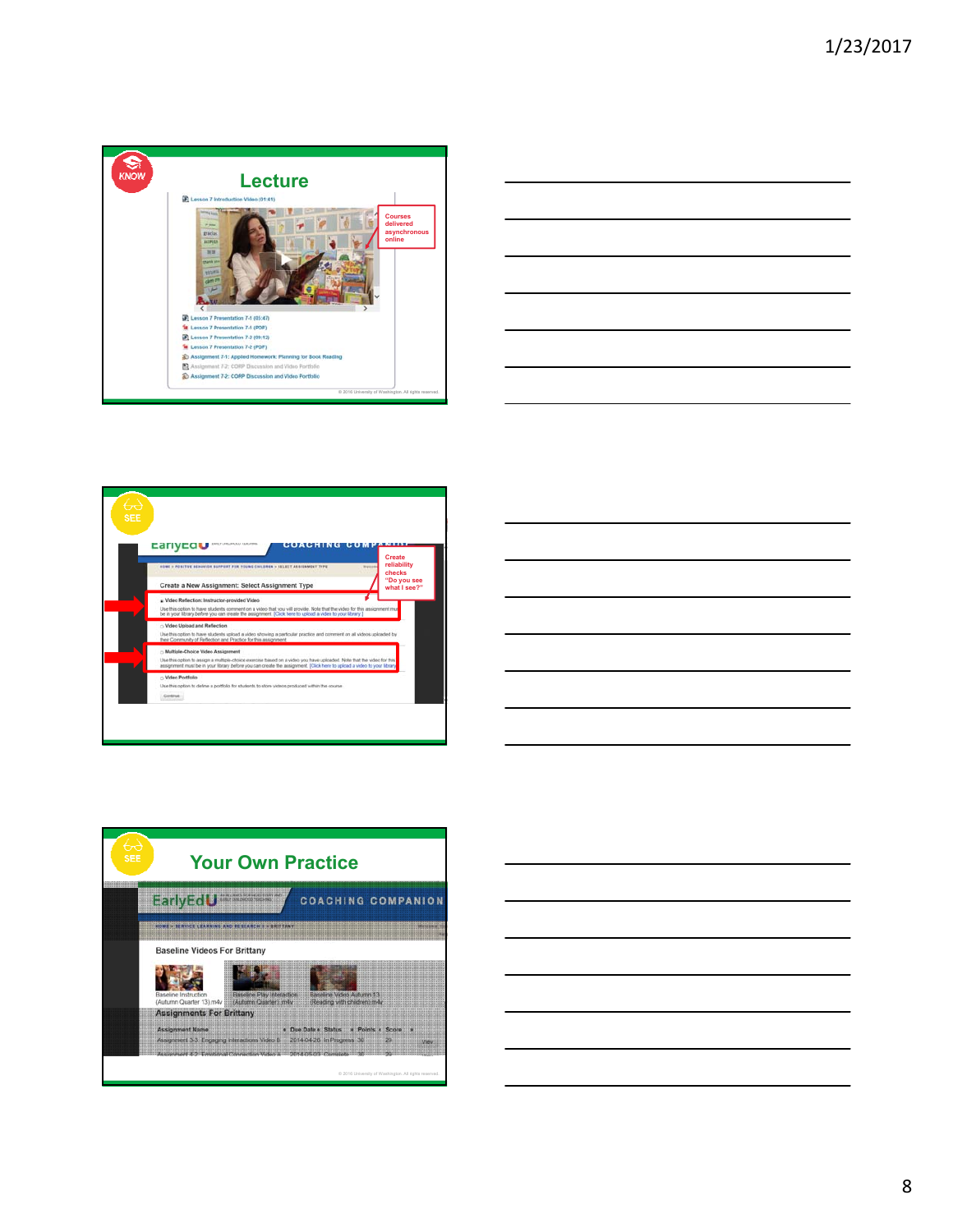# **Reflection on Baseline**

#### **Explanation:**

REFLECT

 I really need to ask more open-ended questions and wait for children's answers. I find that I will ask a question and then answer it for them. I feel I also need to use more words. I tend to use a lot of one word ˈexplaining what is l<br>nave a lot to learn. I making predictions. I did bring up that we saw butt<br>boks and looked at them. I could have asked, "How<br>I "How are they different?" But I didn't think to do tha I have to work hard<br>wonderful it is to ge l l feel I also need to use more words. I tend to use a lot of one word<br>comments, instead of explaining what is happening or asking the children<br>what is happening. I have a lot to learn. I really need to work on<br>encouraging categorizing/or making predictions. I did bring up that we saw butterflies in thos different books and looked at them. I could have asked, "How are they the same? And "How are they different?" But I didn't think to do that each day to improve. —Patricia

© 2016 University of Washington. All rights reserved.

© 2016 University of Washington. All rights reserved.



### **Student Reflection on Baseline**

#### **Reflection:**

I am "surprised", a little "**disappointed"**, and "perplexed", i) even for the lack<br>of emotional vocabulary words I used in my baseline videos. As I watched<br>each video I noticed many engaging conversations and positive<br>inte opens my eyes to see where my weakning emotional vocabulary frequently, but a<br>videos, I realize that I need to be more ir<br>to help children identify and learn more encouraging and hugging the children but I didn't say "You are feeling<br>happy today" or "You are feeling a little discouraged." This exercise<br>definitely opens my eyes to see where my weakness is. I actually thought<br>I was us vocabulary.

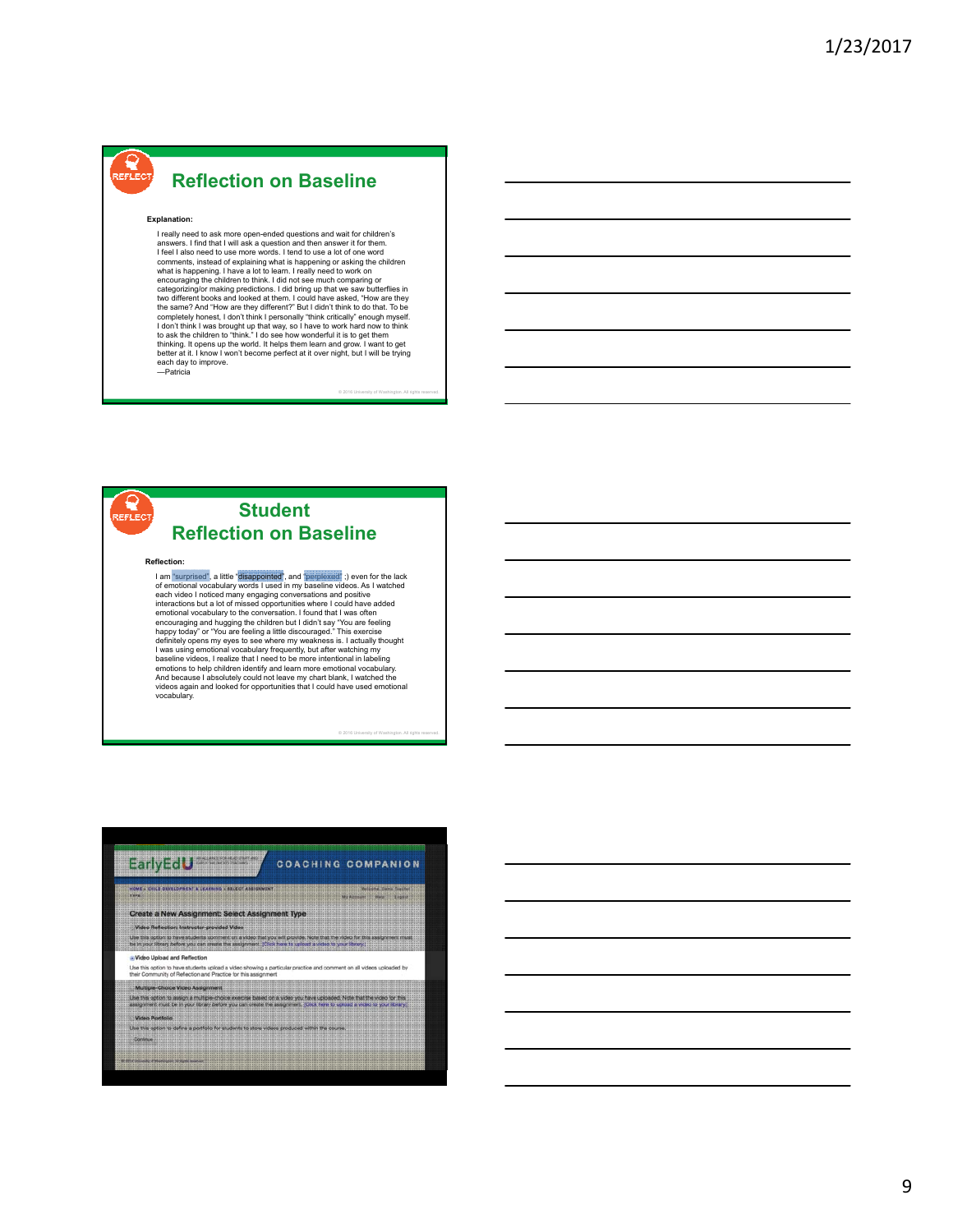

| <u> 1989 - Johann John Stone, markin fan it ferstjer fan de ferstjer fan it ferstjer fan it ferstjer fan it fers</u> |  |         |
|----------------------------------------------------------------------------------------------------------------------|--|---------|
|                                                                                                                      |  | ______  |
|                                                                                                                      |  | _______ |
| <u> 1989 - Johann Barn, amerikansk politiker (d. 1989)</u>                                                           |  |         |
|                                                                                                                      |  |         |

| HOME > RENVICE LEARNING AND RESEARCH II                              |                                                                                            | Western GAIL SUSEPH<br>Help   Logout |
|----------------------------------------------------------------------|--------------------------------------------------------------------------------------------|--------------------------------------|
| Video Assignments<br>Students                                        | Communities of Reflection and Practice                                                     |                                      |
| Create Community of Reflection and Practice                          |                                                                                            |                                      |
| Name . Members                                                       |                                                                                            | ٠                                    |
| CORP 1 Anita Louise McHarg, Sara Nicole Priest, Katerina Marie Musch |                                                                                            | Edit                                 |
|                                                                      |                                                                                            | Detete                               |
|                                                                      | CORP 2 Jamie Lorraine Rice, Grace Ingram, Natalie Mae Johnston, Sandra Elizabeth James     | Fdit                                 |
|                                                                      |                                                                                            | Delete                               |
|                                                                      | CORP 3 Traci A Carvalho-Mattos, Jana Kaye Kreindel, Jeni May Zaffram, Jessica Leigh Straus | Edit                                 |
|                                                                      |                                                                                            | Detete                               |
| CORP 4 Katie Elise Shibale, Erica Danielle Weir, Rebecca Ann Androes |                                                                                            | Edit                                 |
|                                                                      |                                                                                            | <b>Delete</b>                        |





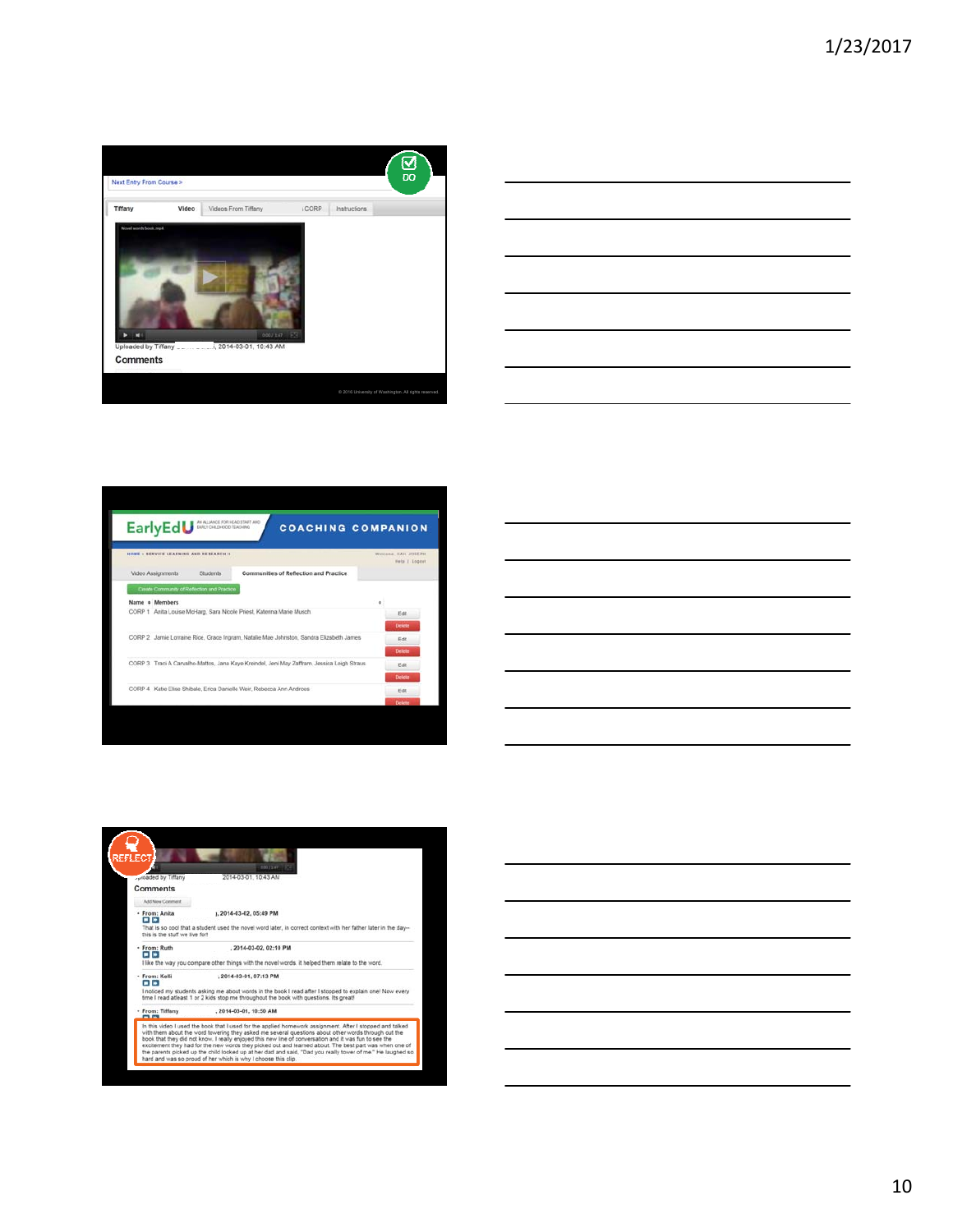#### **Instructor/Coach Feedback Positive Connection**  I f  n you establish<br>mow them as a  matiana with   ice. To promote<br>ills with the act piemem<br>VOU are l sveiopiniei<br>1t! -and bu c ing some "getting to know you" kinds of conversations. What is your favorite color here? (instead of simply<br>s) then follow up- "My favorite color is blue! Look, I'm even wearing blue socks today! What color socks are  ī  ŗ ľ E **Encourag** end! © 2016 University of Washington. All rights reserved.

### **Peer Commenting Progression in 3 Months**

### **From: Traci, 2014-01-25, 12:24 a.m.**

 I liked how the other boy was offering help and quietly started to help his friend sort. I also noticed him doing a lot of self-talking. Good work!

### **From: Traci, 2014-04-25, 10:26 p.m.**

 This is a good example of an engaging interaction. I like the way you asked her "How are we going to take care of our ponies?" She had some good ideas and I liked how she got up and got the barn too. excited, also it looks like the little boy in the video was trying to get but try to make it as real as possible even if you have to stop your Good job, thanks for sharing.<br>
© 2016 University of Washington. All rights reserved. You might want to show more matched affect when she gets happy or involved, you might want to acknowledge the other things that are going around as well. I know it gets tricky when we are trying to film conversation with the little girl to acknowledge the other children.

### **Peer Commenting Progression in 3 Months**

#### **From: Marlize, 2014-01-25, 11:22 AM**

 This is a great activity! He was so involved and interested in the task of sorting!

 **From: Marlize, 2014-04-27, 10:24 PM**  Kelsie, the children seem to be very engaged in the activity. I can only assume that they have done this activity before and they know the rules of it. The little girl seems to be pondering or not as engaged in the activity as the boys. When you started on the next word she was word? That way they know that they have to draw their picture or just move on to the next word. I like how you are doing this activity in a small group that way you can focus on the three children to take notes or see where they need help etc. Great activity too!! still drawing a picture of her mom. What do you think about giving them a 1 minute or 2 minute warning before moving onto the next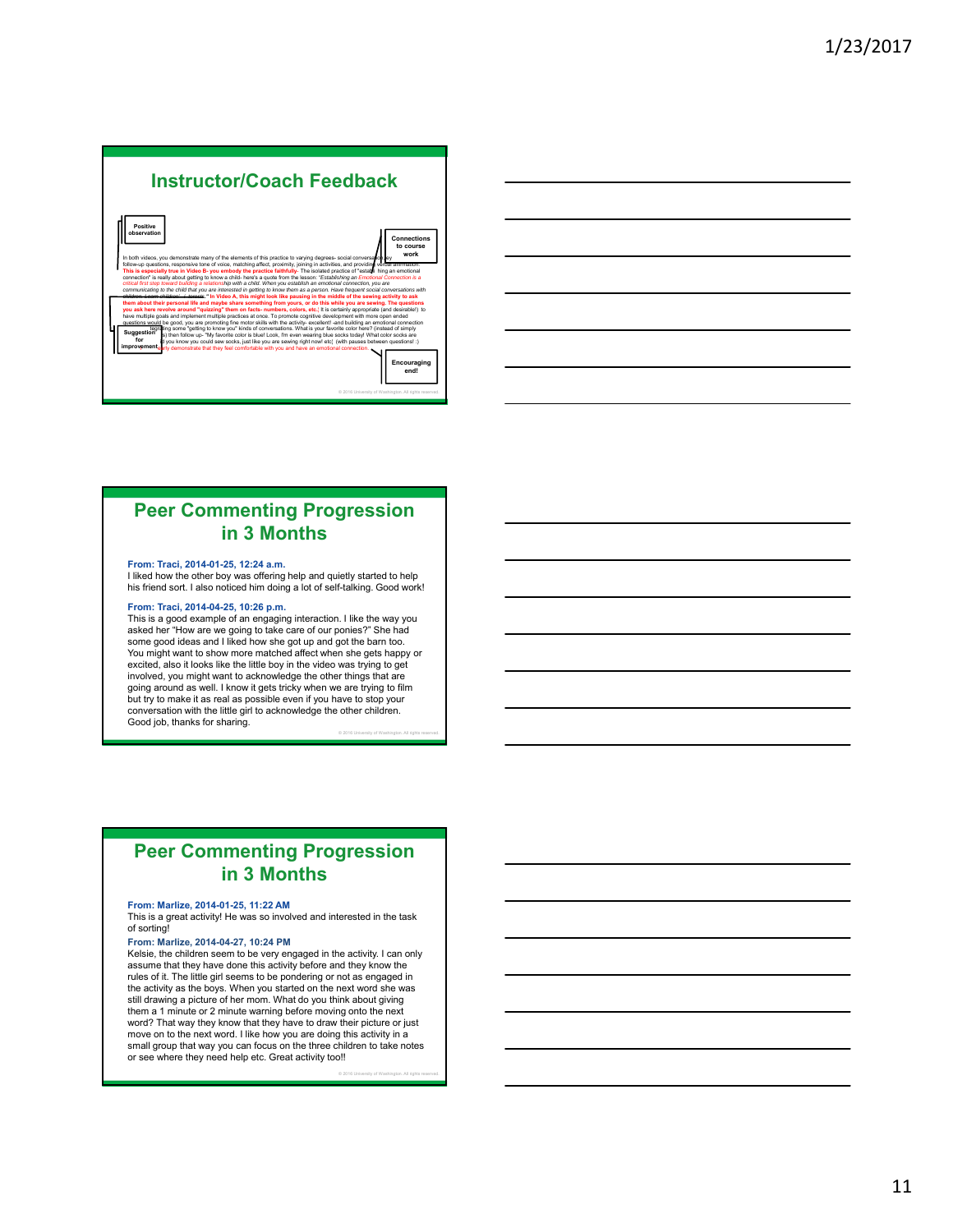# **Rubrics for Instruction and Evaluation**

|                                                               | <b>ACCOMPLISHED</b>                                                                                                                                                                                                                                                                                       | <b>FMFRGING</b>                                                                                                                                                                 | <b>DEVELOPING</b>                                                                                                                                                                                                                                   |
|---------------------------------------------------------------|-----------------------------------------------------------------------------------------------------------------------------------------------------------------------------------------------------------------------------------------------------------------------------------------------------------|---------------------------------------------------------------------------------------------------------------------------------------------------------------------------------|-----------------------------------------------------------------------------------------------------------------------------------------------------------------------------------------------------------------------------------------------------|
| DO: Video yourself<br>enacting strategy                       | Mastery of the lesson skill<br>(positive emotional<br>connection, awareness of<br>children's needs, etc.) is<br>demonstrated through<br>frequent, consistent use of<br>the strategies                                                                                                                     | Student demonstrates use of<br>lesson skill strategies<br>occasionally or sometimes.<br>Student's use of strategies<br>may be inconsistent or<br>uneven in some way.            | Student rarely implements<br>lesson skill strategies and<br>frequently misses<br>opportunities to demonstrate<br>their use. Student may<br>implement strategies<br>inappropriately.                                                                 |
|                                                               | <b>ACCOMPLISHED</b>                                                                                                                                                                                                                                                                                       | <b>FMFRGING</b>                                                                                                                                                                 | <b>DEVELOPING</b>                                                                                                                                                                                                                                   |
| <b>REFLECT:</b> Include a<br>comment along with<br>your video | Student's reflection<br>demonstrates insight and is<br>well- reasoned with specific<br>examples from classroom<br>interactions, Student draws<br>on knowledge of lesson skill<br>in plans for future<br>improvement. Reflection<br>addresses children's<br>responses to the use of<br>specific strategies | Reflection does show some<br>insight and demonstrates<br>skill. Response may draw on<br>evidence from the classroom<br>and describe children's<br>responses, but is incomplete. | Response lacks depth, with<br>minimal detail from student's<br>basic understanding of lesson experiences in the classroom<br>and few references to specific<br>strategies. Reflection may not<br>include information about<br>children's responses. |
|                                                               |                                                                                                                                                                                                                                                                                                           |                                                                                                                                                                                 | © 2016 University of Washington. All rights reserved.                                                                                                                                                                                               |



| <b>ACCOMPLISHED:</b><br><b>FMFRGING:</b><br>DEVELOPING:<br><b>Feedback to CORP</b><br><b>Coach Quality</b><br>Observer<br><b>Supportive Peer</b><br>Student readily recognizes Student shows some skill<br>Student may<br>mischaracterize features of<br>specific practices for lesson with recognizing specific<br><b>SEE:</b> Observation of<br>skill on peer's video and is practices of lesson skill, by the interactions and<br>able to clearly articulates<br>may miss examples of<br>practice or demonstrate an<br>CORP members'<br>detailed and behavior<br>strategies or provides too<br>inability to recognize<br>videos<br>specific comments that are few details in the<br>strategies and the specific<br>anchored to the practice as observation to support the practice of the lesson skill<br>with accuracy<br>practice<br>support<br><b>ACCOMPLISHED</b><br><b>FMFRGING</b><br><b>DEVELOPING</b><br>Student's reflection<br>demonstrate insight and is<br>Feedback does show some<br>Response lacks depth, with<br>well-reasoned with specific<br>insight and demonstrate<br>examples from the video.<br>minimal detail from the<br>basic understanding of the<br>video and few references<br>Student draws on<br>specific practice. Student<br>Feedback to CORP<br>knowledge of the specific<br>to feature the specific<br>qualifies their feedback<br>practice. Feedback is not<br>practice and qualifies<br>members<br>with an I- statement.<br>comments with I-<br>qualified with an I- state or<br>Feedback contains positive<br>statements. Feedback<br>is not supported with<br>comments, but lacks<br>detailed observations.<br>contains both positive<br>constructive guidance.<br>comments and constructive<br>guidance | <b>Rubrics for Instruction and Evaluation</b> |  |  |  |
|---------------------------------------------------------------------------------------------------------------------------------------------------------------------------------------------------------------------------------------------------------------------------------------------------------------------------------------------------------------------------------------------------------------------------------------------------------------------------------------------------------------------------------------------------------------------------------------------------------------------------------------------------------------------------------------------------------------------------------------------------------------------------------------------------------------------------------------------------------------------------------------------------------------------------------------------------------------------------------------------------------------------------------------------------------------------------------------------------------------------------------------------------------------------------------------------------------------------------------------------------------------------------------------------------------------------------------------------------------------------------------------------------------------------------------------------------------------------------------------------------------------------------------------------------------------------------------------------------------------------------------------------------------------------------------------------------------------------------------------------------|-----------------------------------------------|--|--|--|
|                                                                                                                                                                                                                                                                                                                                                                                                                                                                                                                                                                                                                                                                                                                                                                                                                                                                                                                                                                                                                                                                                                                                                                                                                                                                                                                                                                                                                                                                                                                                                                                                                                                                                                                                                   |                                               |  |  |  |
|                                                                                                                                                                                                                                                                                                                                                                                                                                                                                                                                                                                                                                                                                                                                                                                                                                                                                                                                                                                                                                                                                                                                                                                                                                                                                                                                                                                                                                                                                                                                                                                                                                                                                                                                                   |                                               |  |  |  |
|                                                                                                                                                                                                                                                                                                                                                                                                                                                                                                                                                                                                                                                                                                                                                                                                                                                                                                                                                                                                                                                                                                                                                                                                                                                                                                                                                                                                                                                                                                                                                                                                                                                                                                                                                   |                                               |  |  |  |
|                                                                                                                                                                                                                                                                                                                                                                                                                                                                                                                                                                                                                                                                                                                                                                                                                                                                                                                                                                                                                                                                                                                                                                                                                                                                                                                                                                                                                                                                                                                                                                                                                                                                                                                                                   |                                               |  |  |  |





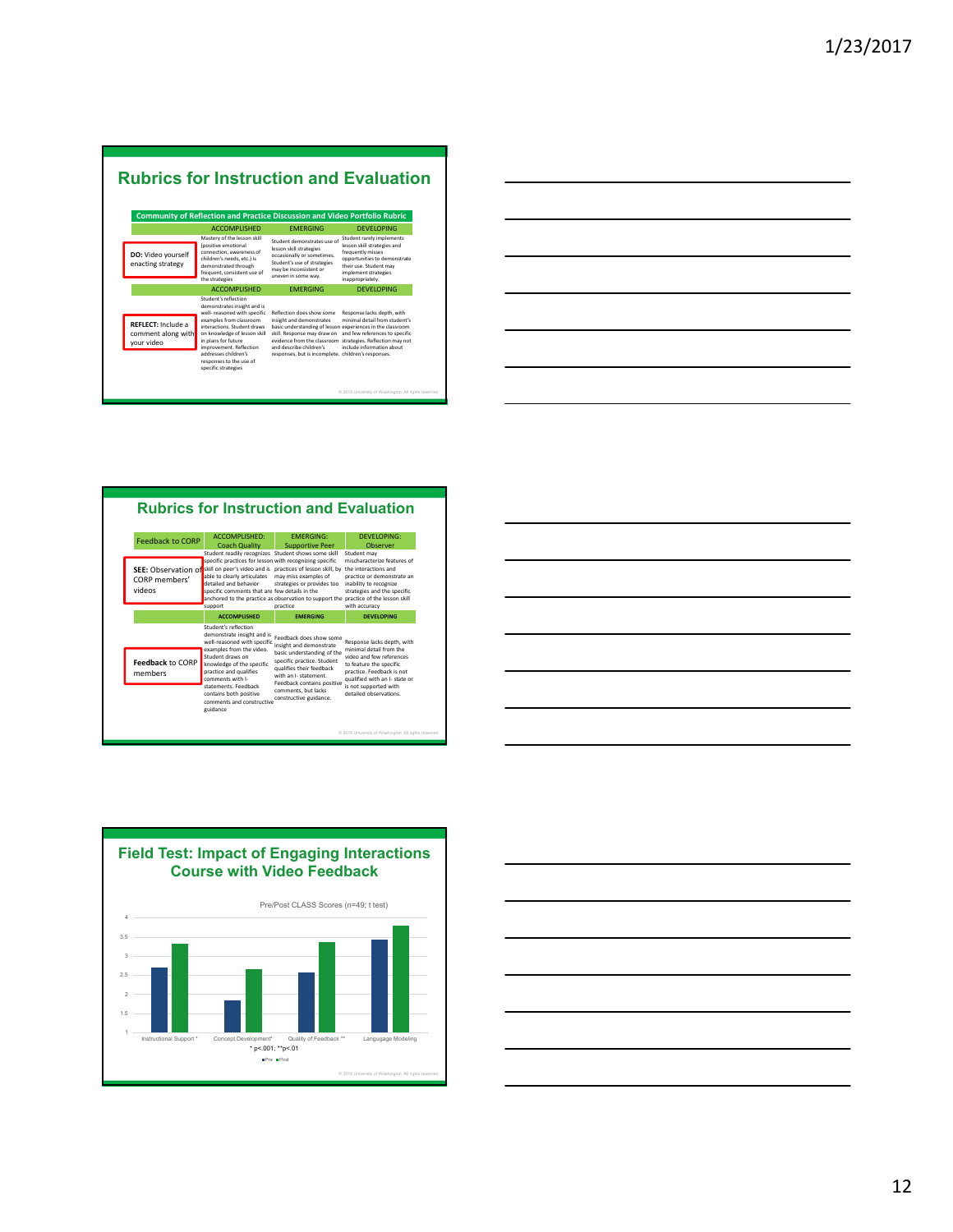# **Field Test: Resiliency and Wellness**

Randomized block controlled study with pre–post measurement indicated that teachers who participated in the online course experienced significantly better outcomes than a control group including:

- reductions in job-related stress,
- improvements in teaching self-efficacy, and
- • stronger intentions to implement evidence-based classroom practices.

© 2016 University of Washington. All rights reserved.

© 2016 University of Washington. All rights reserved.

### **Field Test: Student Feedback (n=110)**

- 92% retention rate
- 98% feel that the coursework is relevant to their desired career in early learning
- 99% feel that the coursework is exciting and challenging
- 76% feel connected to other students
- 80% feel connected to students in CORP

### **National Pilot Faculty Feedback**

#### **Positive Feedback**

- High-quality content and design
- Focus on practical strategies beneficial, especially for students already working in the field
- Varied and numerous resources appreciated
- Excellent videos of exemplary teaching practices
- Lecture videos in online courses make courses more engaging by simulating in-person classroom experience
- • CORP assignments effective once students became comfortable with critiquing their peers' work

*Sources: Faculty interviews, surveys, and focus groups*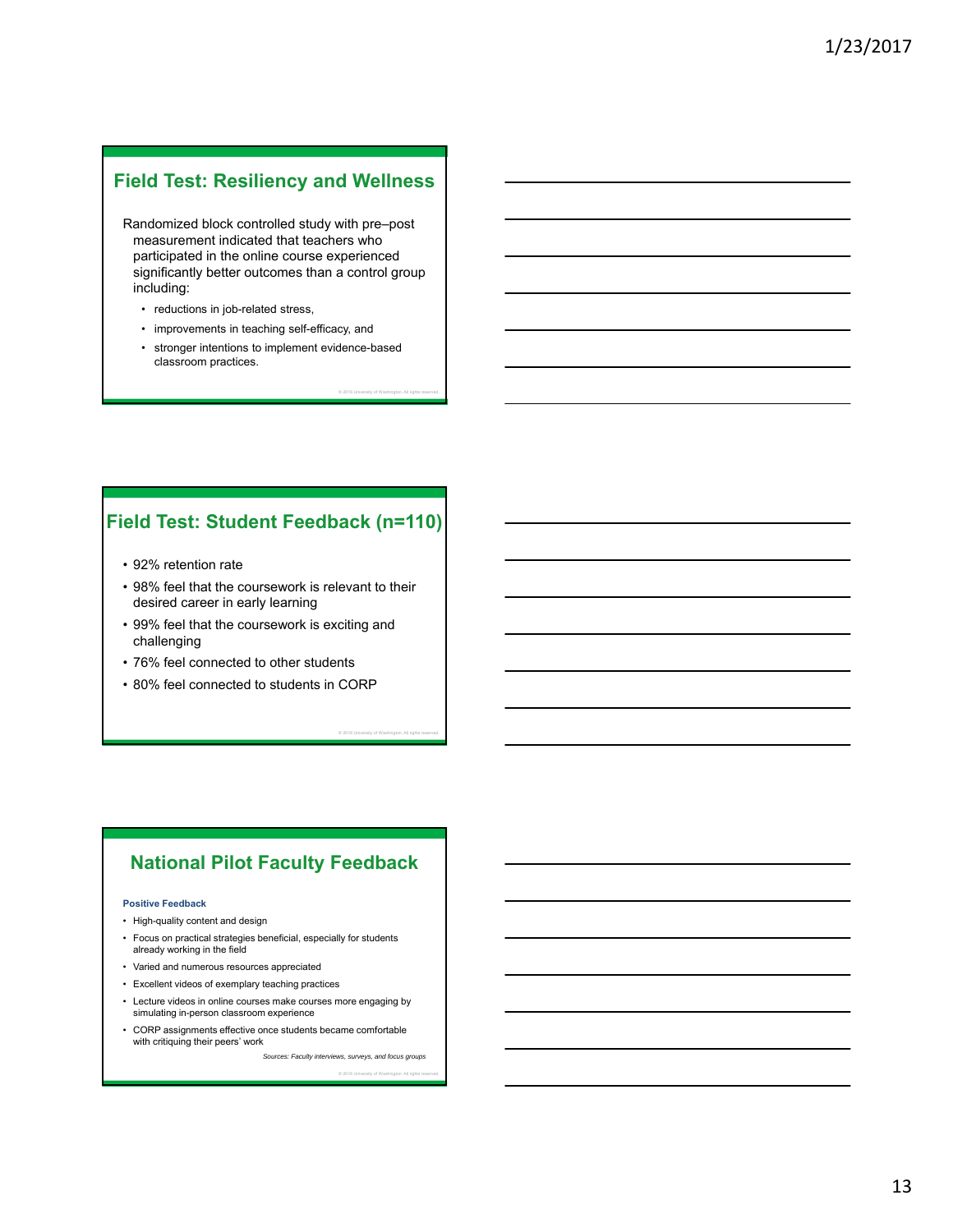







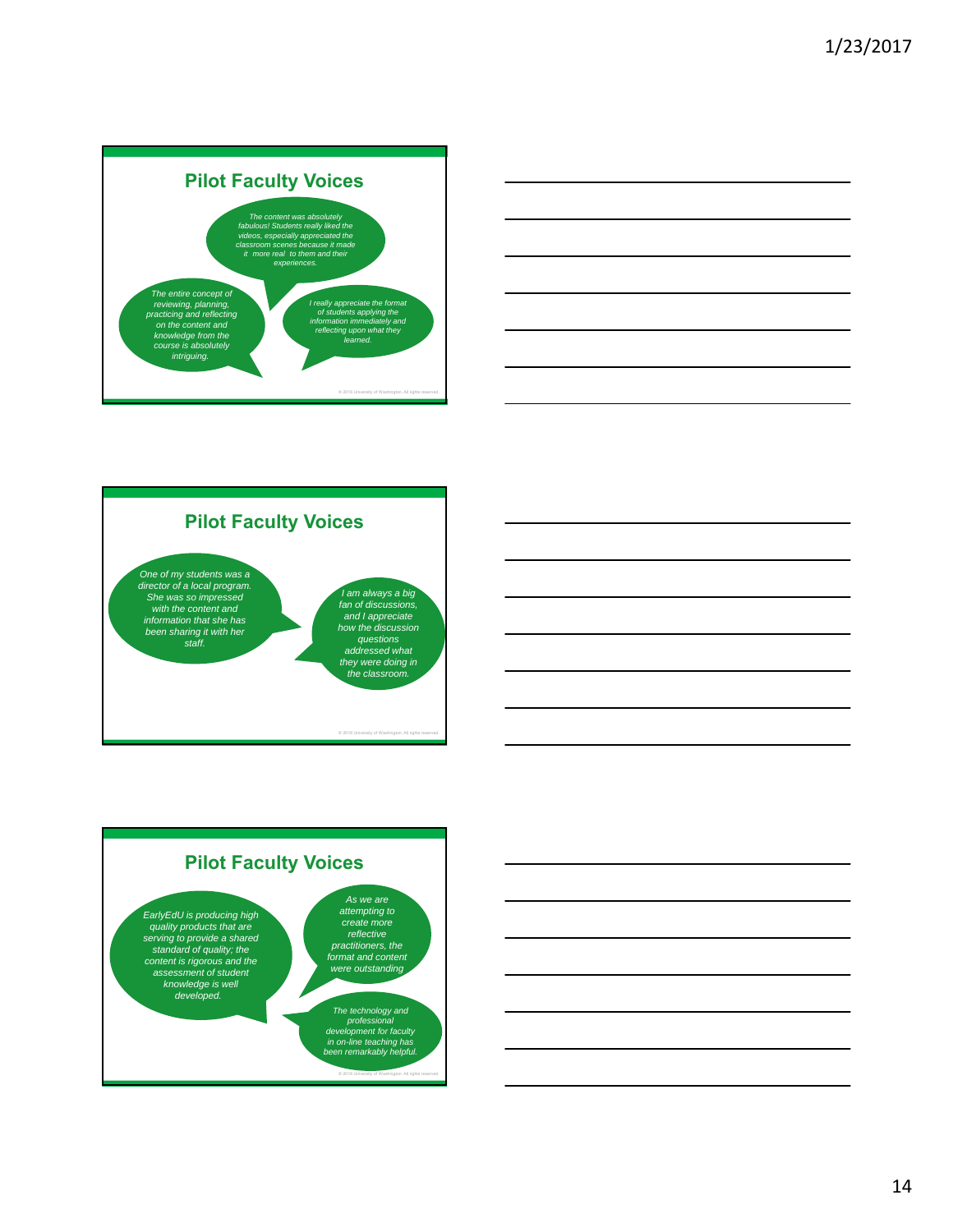### **Faculty and IHE State Innovations**

- Local champions for EarlyEdU are conducting statewide presentations on their current and future work with the Alliance.
- Member faculty are submitting proposals for state wide professional conferences highlighting the their innovative teaching using EarlyEdU materials.
- Member IHEs are developing degree pathways through two- and four-year IHE partnerships (2+2) and using EarlyEdU courses for common transferable courses.
- A member IHE is conducting research on Practice-Based Coaching with student and mentor teachers.

© 2016 University of Washington. All rights reserved.

© 2016 University of Washington. All rights reserved.

© 2016 University of Washington. All rights reserved.

### **State Innovations**

- Making EarlyEdU courses transferable statewide
- Piloting the delivery of courses through state PD systems with local IHEs conferring credits
- Inviting EarlyEdU to participate in Early Childhood Workforce meetings, co-planning webinars for early childhood faculty, and presenting at state wide conferences

### **Where Is the EarlyEdU Alliance Now?**

- Developing new online courses
- Redeveloping select courses for birth to 8
- Scaling up the EarlyEdU Coaching Companion
- • Reaching out to High-Priority Partners (tribal colleges, HBCUs, HSIs)
- Secured funding to keep it free for members through 2020
- Finished first national pilot and CA cohort in June 2016
- Launched a new national pilot in August 2016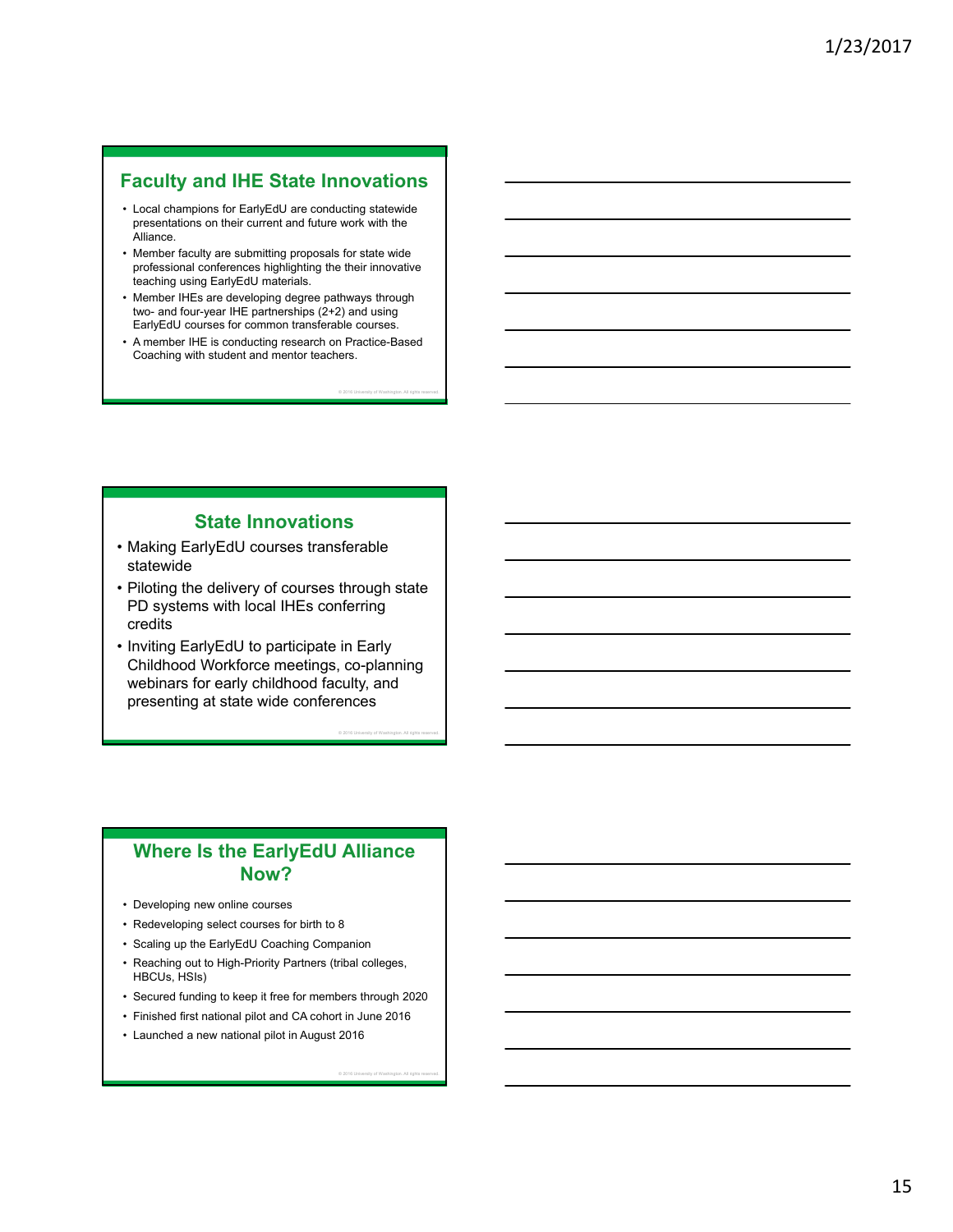### **What Does Membership in the EarlyEdU Alliance Offer?**

- Seven online and fifteen in-person courses developed by national experts in early learning
- EarlyEdU Coaching Companion
- A self-paced online course about effective online teaching and the EarlyEdU approach
- • A national community of early childhood scholars and experts
- Annual EarlyEdU Institute for Faculty and State  ${\bf \text{Teams}}$

**Who Are the Alliance Members?**  In 18 states across the country…

# **In 18 states across the country…**

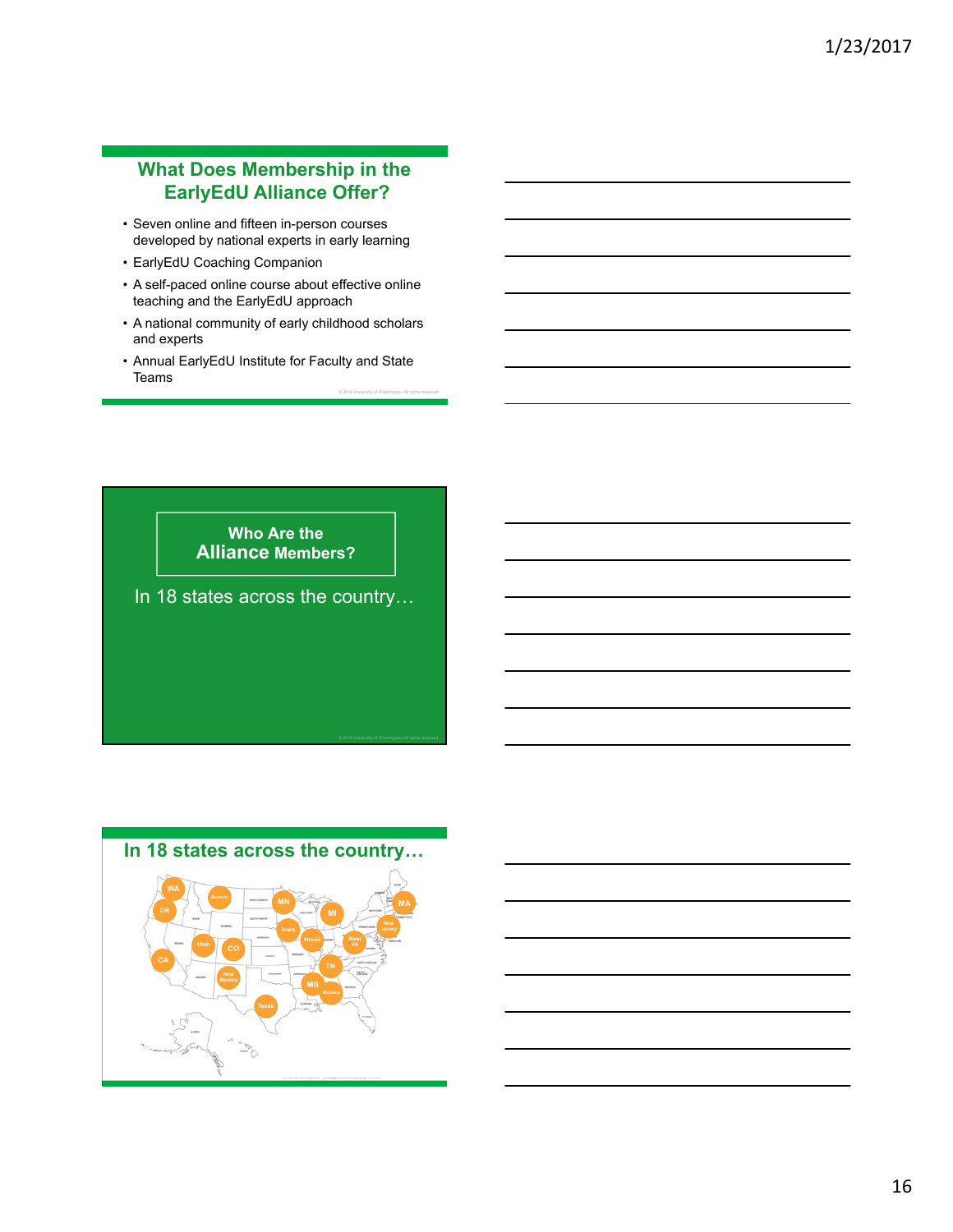### **In California Thanks to First Five**

- Brandman University
- Cal Poly Pomona
- Cañada College, San Mateo Community College District
- Chabot College
- City College of San Francisco
- College of the Desert
- CSU Channel Islands
- CSU Fullerton
- De Anza College
- Fresno Pacific University
- Merritt College
- San Bernardino Valley College
- San Francisco State University
- San Joaquin Delta College
- • San Jose State University • Skyline College, San Mateo

© 2016 University of Washington. All rights reserved.

© 2016 University of Washington. All rights reserved.

- Community College District • UC Berkeley
- UC Riverside
- UCR Extensions
- Yuba College



### **Where Do We Go from Here?**

For IHEs: Consider if becoming an Alliance member is right for you.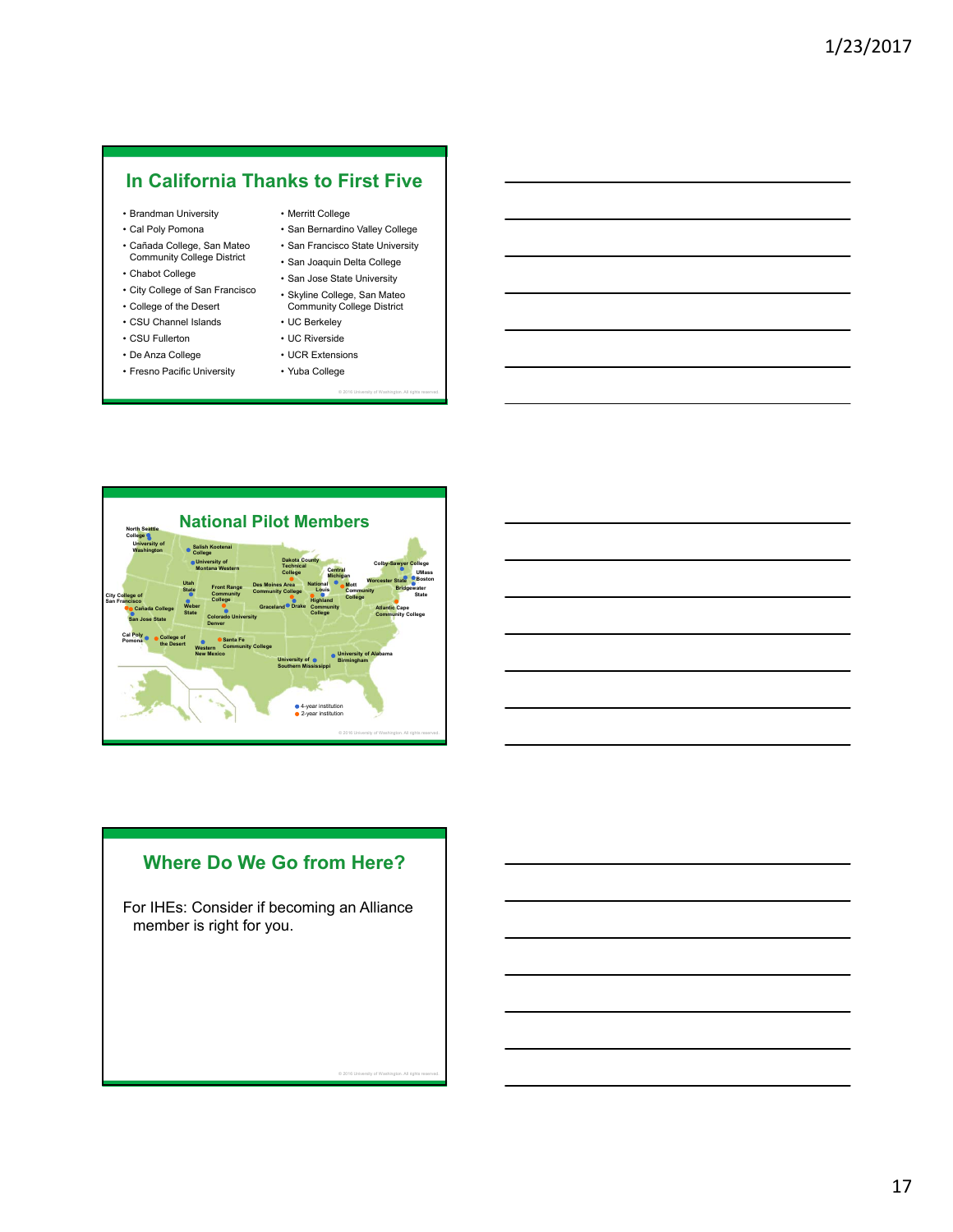# **For Faculty and IHEs**

- Are my students early childhood teachers who are working towards bachelor's degree completion?
- Do my students have access to early learning field sites where they can complete video assignments?
- Are my students and I willing and able to use video to give and get high-quality feedback about their teaching practices?

© 2016 University of Washington. All rights reserved.

© 2016 University of Washington. All rights reserved.

© 2016 University of Washington. All rights reserved.

### **For Faculty and IHEs**

- Am I interested in using competency-based assignments to help my students improve their teaching practices?
- If you teach at a community college: Do my students have a clear pathway to completion of their bachelor's degree?

### **Where Do We Go from Here?**

For State-Based Teams:

Consider what your leverage points are.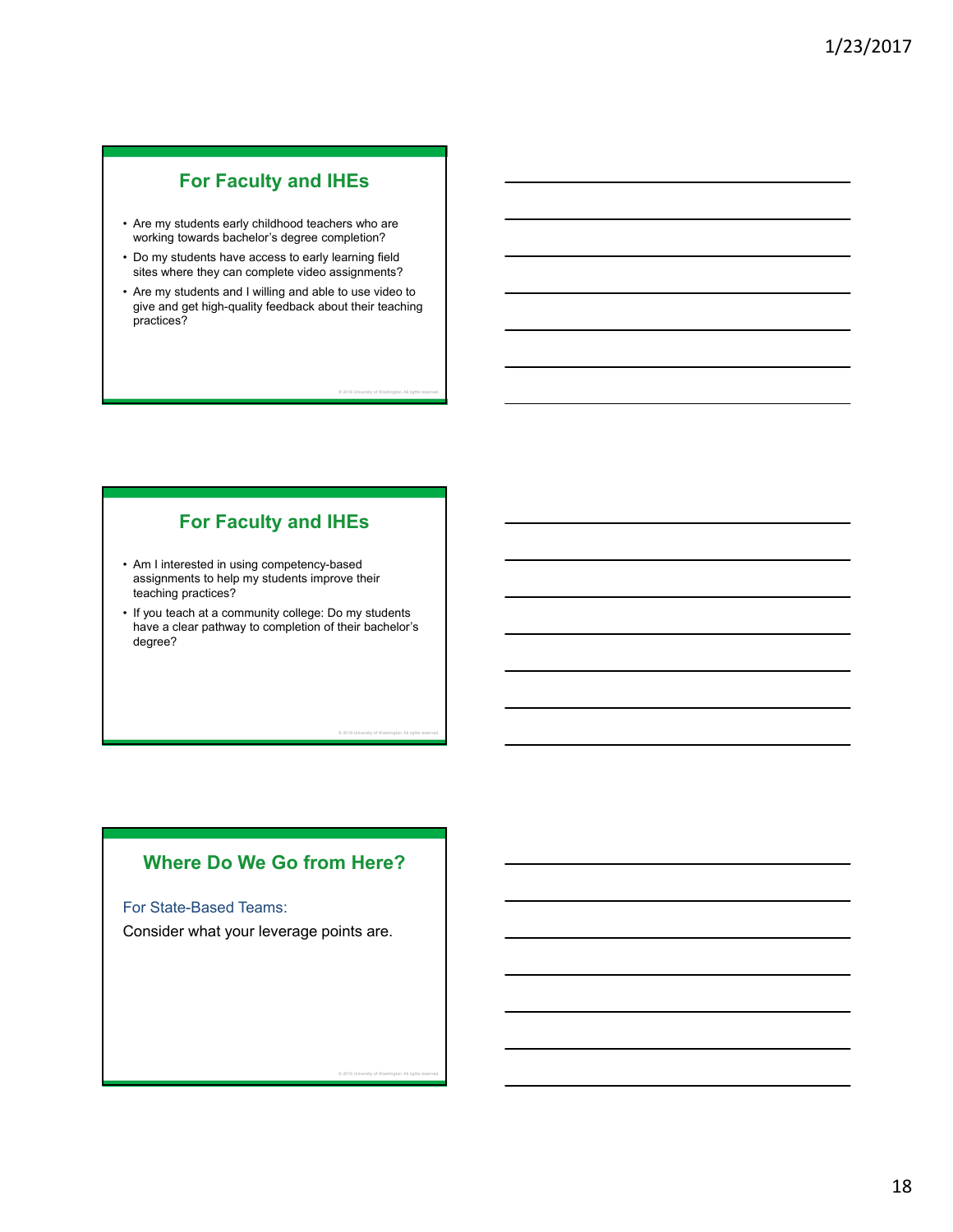# **For State-Based Teams**

- • What colleges and universities play an important role in educating my state's early childhood workforce?
- • What colleges and universities in my state serve working early childhood teachers who are trying to complete their bachelor's degrees?
- • What community colleges in my state have articulation earn bachelor's degrees in early childhood education? agreements with 4-year institutions where students can

© 2016 University of Washington. All rights reserved.

© 2016 University of Washington. All rights reserved.

© 2016 University of Washington. All rights reserved.

### **For State-Based Teams**

- • What higher education programs in my state are interested in competency-based coursework that gives current and future teachers experience with evidencebased teaching practices?
- What local or state-wide organizations could partner with and support institutions belonging to the EarlyEdU Alliance™?
- • Are there any colleges or universities that could offer credit for an EarlyEdU course delivered by my state?

### **Where Do We Go from Here?**

For EHS and HS directors, education managers, professional developers:

Consider how you can leverage EarlyEdU Alliance for the teachers in your program.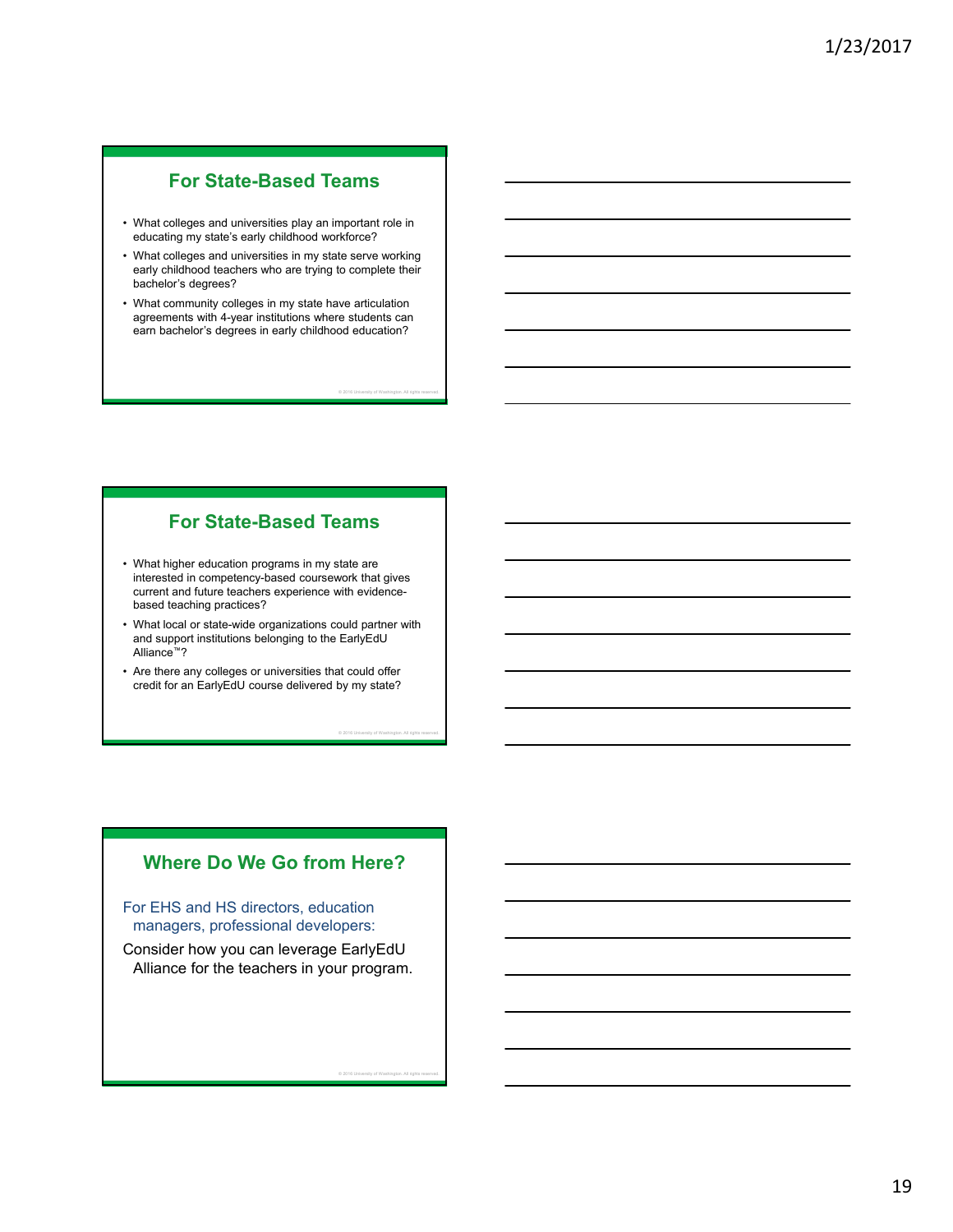# **For HS/EHS and PD**

- Are there IHEs that are serving or could be serving your teachers now?
- Do you have a cohort of teachers who need to get Bachelor degrees?
- Is there a mechanism in your state or region whereby teachers could take a classes and have an IHE confer credit?

© 2016 University of Washington. All rights reserved.

© 2016 University of Washington. All rights reserved.

### **Where Do We Go from Here?**

#### IHEs: Sign **MOA** to join the Alliance

State/Community Stakeholder: Join the Alliance, identify strategies for leveraging EarlyEdU Alliance resources

- HS/EHS/PD:
	- • Work with HS Collaboration director to bring stakeholders together
	- • Identify potential IHEs and send fact sheet, start dialog
	- • Identify participating IHEs and enroll teachers, develop partnerships for field work
	- Use Coaching Companion

Visit the EarlyEdU Alliance website to learn more: www.early Email **info@earlyedualliance.org** for more information